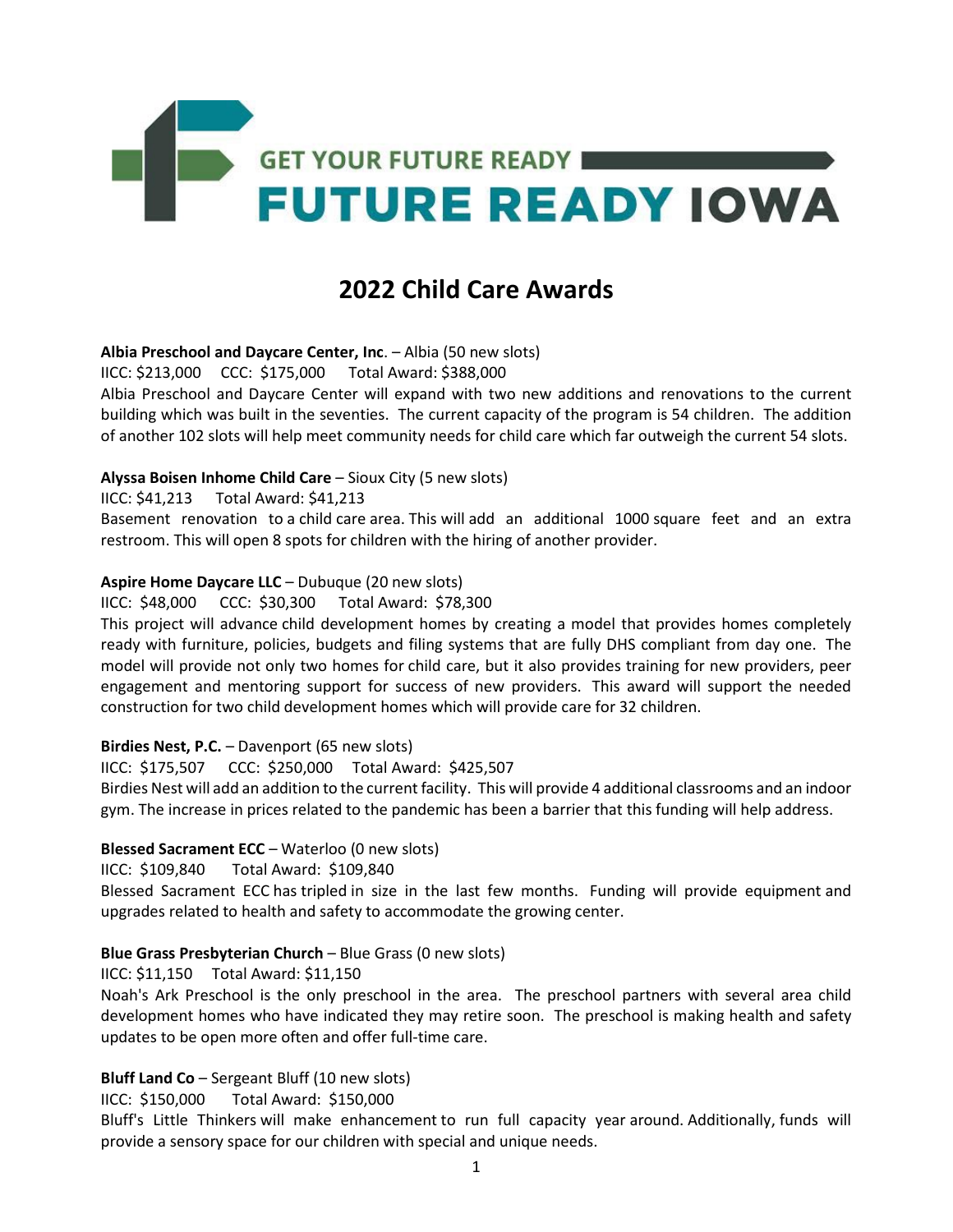# **Bonnie Atwell's Daycare** – Chariton (0 new slots)

IICC: \$5,240 Total Award: \$5,240 This funding will support needed health and safety updates.

# **Bosco Catholic School System** – Gilbertville (44 slots)

IICC: \$50,150 CCC: \$5,500 Total Award: \$55,650 

Serving the communities of Gilbertville and Raymond this project will double current year around opportunities for care and learning for 3- and 4-year-old children. The work will include security upgrades and help meet ADA requirements. 

# **Boys and Girls Club of Siouxland** – Sioux City (160 new slots)

CCC: \$250,000 Total Award: \$250,000

This project is part of a larger campaign project. The funding will support retrofitting of acquired spaces to meet the needs to have a licensed afterschool program for 160 children in the area.

# **Breda Day Center, Inc.** – Breda (5 new slots)

CCC: \$16,316 Total Award: \$16,316

Breda Daycare Center's proposed project is to add on an expansion to the preschool room. This will allow the center to have more room for creative curriculum areas and room for five more children to be involved in our preschool education.

# **Bright Achievers Developmental Daycare** – Davenport (29 new slots)

# CCC: \$250,000 Total Award: \$250,000

Bright Achievers daycare proposes to reconstruct the warehouse located behind the current center. This building will become a best practice, high quality Child Care and PreSchool Center. The project goal will serve up to 80 additional children in our community and include a safe playground area. The anticipated outcome is to serve an increased number of children under the age of six, and to assist the educational system in meeting basic early literacy benchmarks so that Scott County schools will become more proficient by creating an additional opportunity for children who face economic vulnerability in our area.

### **Busy Bees Childcare** - Donnellson (38 new slots)

### IICC: \$200,000 Total Award: \$200,000

Busy Bee will build a 3,500 – 4,000 square foot child care center that will increase capacity for this area by 38 child care slots including 8 infant slots. Hours of operation will be increased to better serve families. Additionally, this model is incorporating the option for families to purchase ready to serve meals and a selection of freezer meals via weekly sign up to assist with busy schedules. Busy Bee also plans to partner with local businesses to offer sponsorship options to reserve a certain number of spots for their employees. 

# **Camp Fire Heart of Iowa** – Des Moines (80 new slots)

CCC: \$155,000 Total Award: \$155,000 

The project will support facility improvement projects at the two locations with the result being increased capacity and the ability to provide year-round care. 

# **Capitol Park Early Learning Center** – Des Moines (15 new slots)

IICC: \$148,010 Total Award: \$148,010

This grant request encompasses health and safety improvements inside the center and on the playground. In additional renovations will provide an additional 15 child care slots.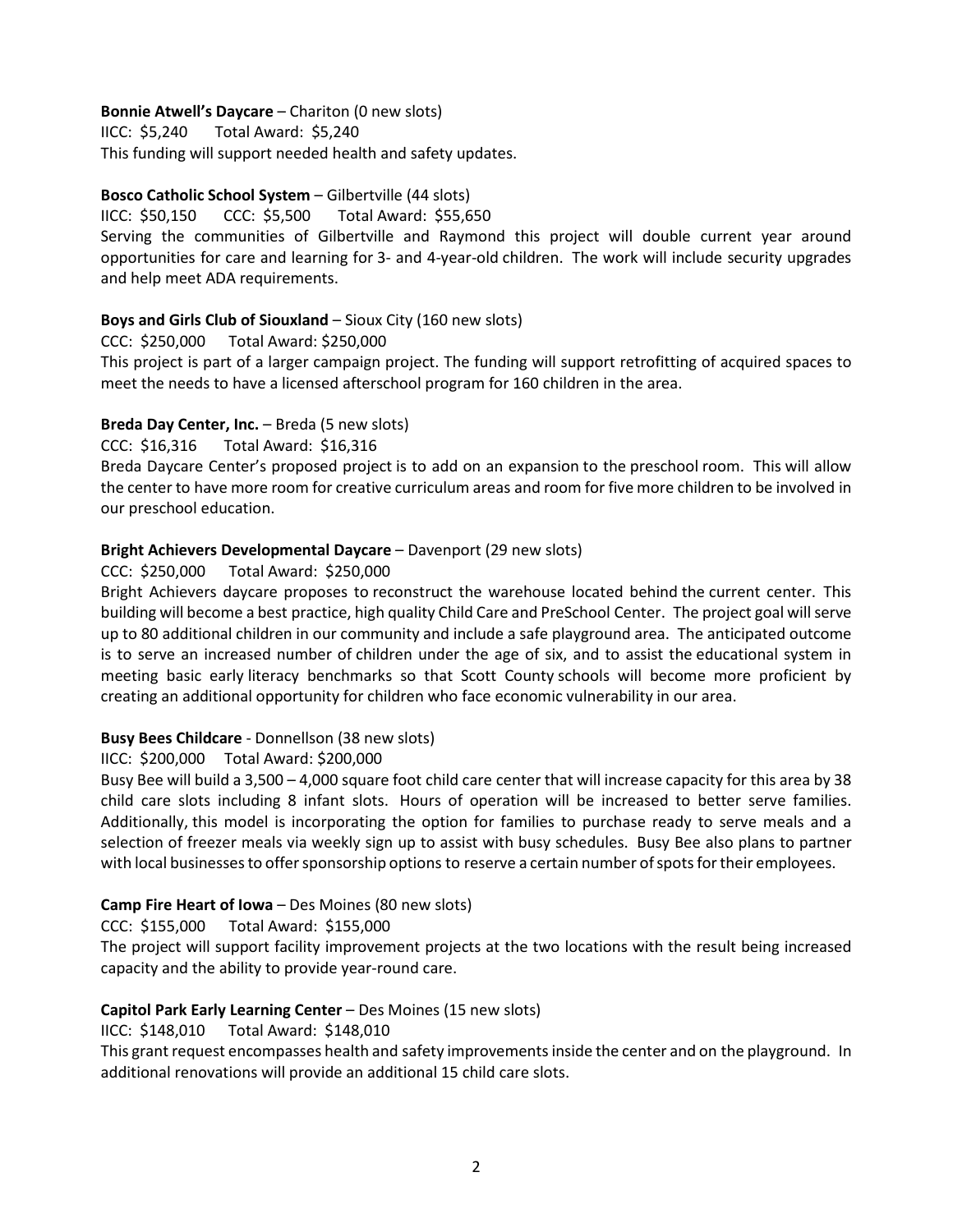### **Cedar Valley Kids** – Cedar Falls (200 new slots)

CCC: \$25,000 Total Award: \$25,000

Cedar Valley Kids is working on a capitol project where each Cedar Valley Kids Child Care Centers will partner with up to four businesses from the beginning of the project. The unique model leverages business investments to benefit families and employers and serves as a great private public partnership. The specific project will create at least two new child care centers each serving up to 100 children. 

# **Children & Families of Iowa** – Des Moines (8 new slots)

### IICC: \$172,590 Total Award: \$172,590

Building repairs to the Child Development Center will maintain high quality care and to expand the center's capacity to serve. Repairs are designed to improve the health and safety conditions of our staff and clients, and to improve the energy and cost efficiency of the facilities.

# **ChildServe, Inc.** – Ames (20 new slots)

IICC: \$260,000 CCC: \$250,000 Total Award: \$510,000 

This project will build additional space for the Ames ChildServe facility by adding three Autism child care classrooms addressing this high need to provide care for families who have a child with autism spectrum disorder.

### **ChildServe, Inc.** – Iowa City (10 new slots)

IICC: \$216,000 Total Award: \$216,000 

ChildServe in Iowa City will develop three new Autism Day child care classrooms. This project will increase the availability of quality child care for Eastern Iowa families, specifically for those who cannot attend a typical child care center due to their child's special health care needs.  

# **Childtime Clubhouse** – Northwood (63 new slots)

### IICC: \$190,495 CCC: \$250,000 Total Award: \$440,495

Childtime Clubhouse will open a new center with the goal being to provide a safe and welcoming environment to support and care for children of all ages. The most important outcome we will achieve by opening this facility is closing the large gap in access to childcare that Worth County is currently facing. We will also be able to support community members by generating new jobs. In all, this opportunity would benefit everyone in the community and provide a resource that so many around us desperately need.

# **City of Sioux Center** – Sioux Center (12 new slots)

### IICC: \$88,300 Total Award: \$88,300

The City of Sioux Center, in partnership with the Sioux Center Day Care Taskforce, is proposing to remodel a residential structure into a home daycare. This facility will help meet additional needs for child care in the community and help accommodate the workforce needs for many of our businesses. The funds will assist in making the facility safe and functional as a child care facility.

# **CKJD, LLC** – Des Moines (100 new slots)

### IICC: \$216,609 CCC: \$237,180 Total Award: \$453,789

This group intends to open a child care facility by renovating an existing closed building which will ultimately provide a capacity of over 100 available child care slots in the heart of Des Moines. This center will also devote a portion of enrollment in each room to serve children with disabilities.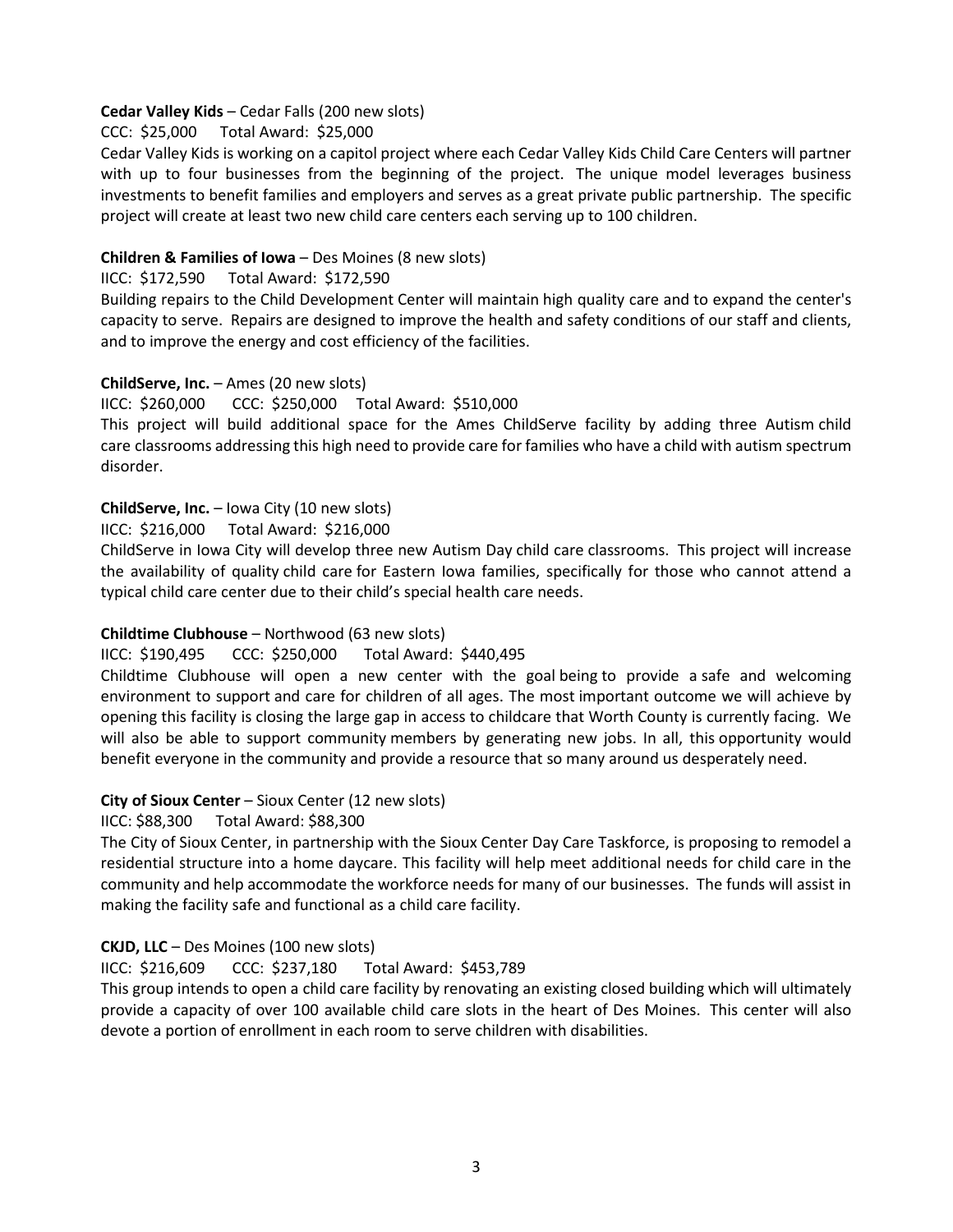# **Clarksville Child Development, LLC** – Clarksville (20 new slots)

IICC: \$163,814 CCC: \$8,200 Total Award: \$172,014

The current 3,500 square feet of space will be renovated to create classrooms. The project will also provide a safe and functional playground with a new fence. Additional staff will be hired provide quality care so we are able to expand.

### **College Community School District** – Cedar Rapids (48 new slots)

IICC: \$267,366 CCC: \$250,000 Total Award: \$517,366

The project supports an expansion of 5,800 square feet to the existing Prairie Early Childhood Center. The expansion includes 3 additional classrooms and will provide 48 additional slots in a community with a population of approximately 27,528. This expansion would create placements for 48 additional infants, toddlers, and 3-year-old children including Head Start and Early Head Start slots increasing the availability of quality, affordable childcare for families in Linn, Benton, and Johnson counties.

### C**ommunity Early Childhood Center** – Fort Dodge (56 new slots)

CCC: \$250,000 Total Award: \$250,000

This project is an expansion to add another 56 spaces (4 classrooms) to bring our total up to 207 children. The goal is to increase capacity for an area that has a shortage of approximately 2000 child care slots.

### **Community United Child Care Centers, Inc.** – Cedar Falls (55 new slots)

IICC: \$478,000 CCC: \$250,000 Total Award: \$728,000

This project will renovate and build a new addition to existing child care center which will increase child care slots available and fund numerous health and safety upgrades.

# **Creative Minds Daycare** – Cherokee (57 new slots)

### IICC: \$507,729 CCC: \$250,000 Total Award: \$757,729

Creative Minds Daycare was approached by the Cherokee Board of Supervisors to increase the number of children and families they could serve. They have located an existing building that will be rehabbed to increase the number of spots from 16 to around 73. This will significantly help the community and businesses by being able to provide the much-needed care for the children with wrap around supports from the community. Local businesses, school district, AEA and families worked together to determine the demand that is out there for reliable high-quality care for kids while the parents are working within the community.

### **Discoveries Learning Center** – Denver (252 new slots)

### IICC: \$750,000 CCC: \$120,000 Total Award: \$870,000

The goal of this project would be to rehabilitate the existing building to serve the needs of students aged 6 weeks to preschool. Currently, Discoveries Learning Center is utilizing a separate building, which was once a K-2 building for the Denver Community Schools that has eight classrooms for childcare opportunities. Denver Schools passed a bond issue to build a new secondary school due to increase of enrollment and lack of space within the TK-12 building. The new secondary school will be serving grades 6-12, leaving behind an infrastructure that would be utilized to serve students ages 6 weeks to four-year-old preschool. Outcomes include partnering with Denver Schools and allowing Discoveries Learning Center to double their capacity to ensure childcare and high-quality programming for the community of Denver and surrounding communities.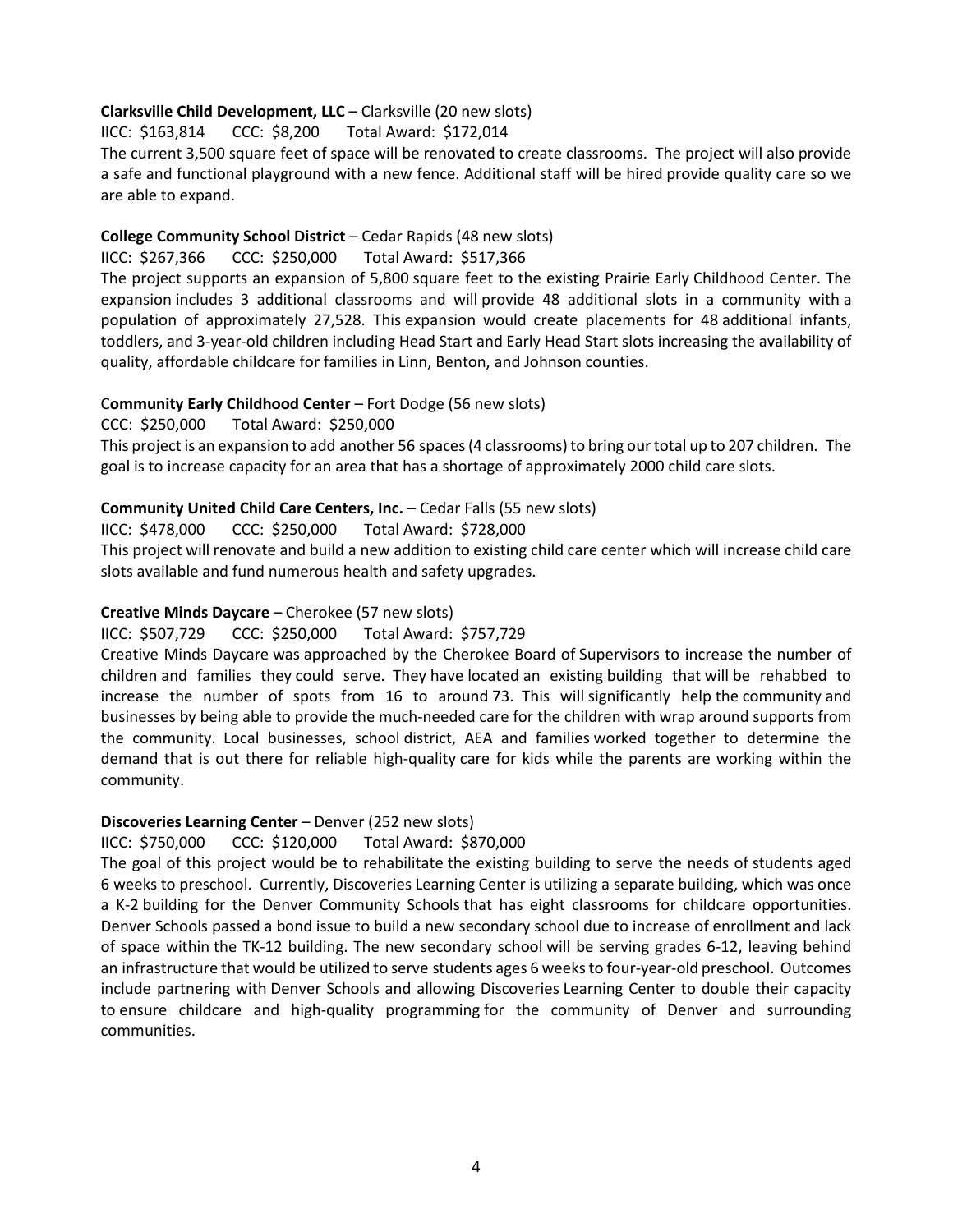### **Dubuque Dream Center** – Dubuque (200 new slots)

IICC: \$750,000 Total Award: \$750,000

The Dream Center seeks to support the present workforce, by providing quality after-school and summer care to school-aged children of working families. Particularly in areas of concentrated poverty where quality care for children is in short supply. The Dream Center becoming a licensed childcare would in turn allow the Center to create a sustainable revenue stream to serve at-risk youth**.**

### **Durant Children's Group** – Durant (30 new slots)

#### IICC: \$24,667 CCC: \$9,607 Total Award: \$34,274

Durant Children's Group owns an empty building across from our current center's parking lot that will be renovated for another space for children.

# **Ellyn Holzhuter Daycare** – Dubuque (0 new slots)

### IICC: \$5,621 Total Award: \$5,621

The proposed project will create 12 new childcare slots, including 4 infants in an in-home daycare setting. The project goal is to create a STEAM focused in-home child development care facility. The anticipated outcome for this project is to create a positive and rich learning environment for children of all ages, birth to school age.

### **Exploration Learning Station** – Stuart (0 new slots)

IICC: \$58,874 Total Award: \$58,874

The Exploration Learning Station expansion project will add a secondary location and 36 additional slots for children at the facility. The additional space will also create a much more open environment for children and staff to inhabit. Infants and toddlers will be the focus at the new location, which allows for separation of age groups and the ability for staff to prioritize tasks.

# **Fairbank Community Daycare Center (Little Island Child Care Center)** – Fairbank (30 slots)

### IICC: \$350,384 CCC: \$120,678 Total Award: \$471,062

Little Island Child Care (LICC) Center proposes to expand its current facility with a 40x44 extension to increase capacity by 30 childcare slots including 12 infant spaces. The addition includes three additional care and playrooms, two bathrooms, an expanded kitchen with industrial quality appliances, additional storage space and a work room located near the infant area to improve efficiency and safety. The expansion with an increase of 6 additional childcare providers will create more opportunities for parents with young children in need of childcare to be employed in local and regional businesses.

### **Fields of Fun Child Care, LLC** – Cedar Rapids (275 new slots)

IICC: \$499,044 CCC: \$250,000 Total Award: \$749,044

This project would include the purchase and renovation of a building to provide safe and effective child care. With the completion of purchasing a building, building updates, and purchasing new equipment this location will be able to provide childcare for up to 275 children.

# **Frog Hollow Child Development, Inc.** – Asbury (14 new slots)

### IICC: \$282,000 Total Award: \$282,000

Building an addition which would create an additional 30 spaces. Purchasing 2 additional busses to transport the additional 30 children to and from school.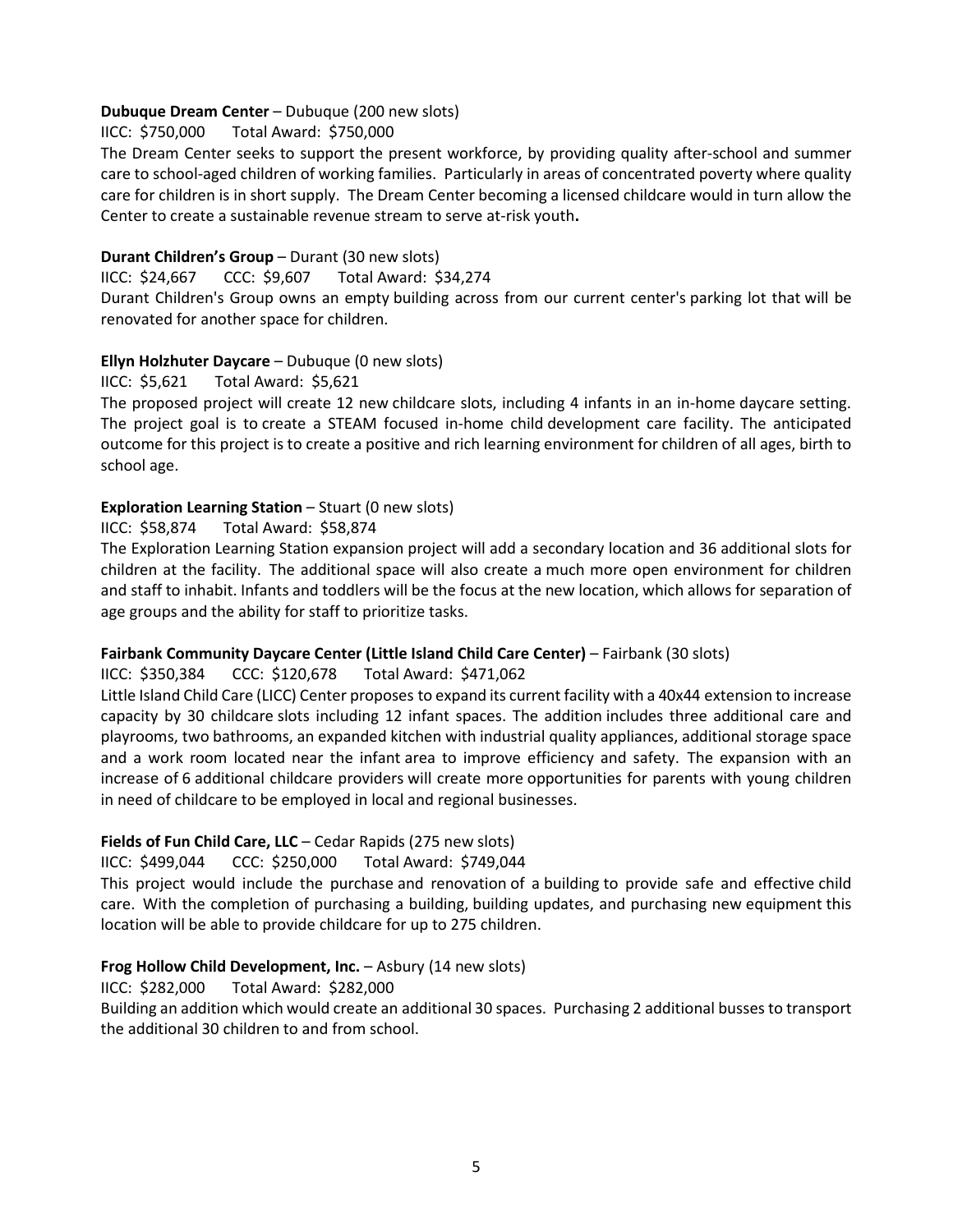### **Garnavillo Community Day Care** – Garnavillo (44 new slots)

IICC: \$196,562 CCC: \$190,688 Total Award: \$387,250

This project will create an addition to the current center to serve full day children. The addition will contain infant room, 1 year old room, toddler, and preschool room with 44 child capacity. It will connect with our current center which will be repurposed to serve our school age children. We will increase our overall licensed capacity from 45 to 89.

# **Genya's Daycare** – (Union) (4 new slots)

IICC: \$21,000 Total Award: \$21,000

Genya's will expand usable child care space and increase safety through minor remodeling.

# **GLI2, LLC dba Formative Years Growing and Learning Center** – Davenport (6 new slots)

IICC: \$63,000 Total Award: \$63,000 Formative Years proposes renovations that will increase capacity including 3 additional slots for infants.

# **Great Life Investments, LLC dba Formative Years Growing and Learning Center** - Ames (5 new slots)

IICC: \$175,000 Total Award: \$175,000

This is a renovation to increase capacity in our center and improve health and safety. The goal is to add quality, affordable childcare for all children as families return to work.

# **Grundy Community Preschool and Childcare Association** – Grundy Center (27 new slots)

IICC: \$52,190 Total Award: \$52,190

Funding will provide needed equipment and furnishings for an expansion project for our preschool and childcare center.

# Hand in Hand – Bettendorf (17 new slots)

IICC: \$750,000 Total Award: \$750,000

Hand in Hand is expanding childcare offerings by adding an additional classroom. This project will open 17 new childcare slots & maintain care for 60 children.

# **Happy Time Child Development Center** – Vinton (0 new slots)

IICC: \$320,148 Total Award: \$320,148

Vinton Early Learning Center will expand the current facility, increasing capacity by 24 slots. Health and safety updates will also be completed. By making these changes it will allow the center to not only provide more childcare slots for the community but to also provide a safe and healthy environment for our children to learn and grow.

# **Helping Hands Preschool & Child Care Inc.** – Sioux City (0 new slots)

IICC: \$712,000 Total Award: \$712,000

This funding will continue to support a rehabilitation project currently underway. The project goal is to complete this expansion by summer, 2022 to open additional classrooms providing approximately 85 childcare spots.

### **Highland Park Community Development Association, Inc.** – Des Moines (52 new slots)

# IICC: \$511,935 Total Award: \$511,935

Precious Beginnings Children's Center received prior funding from the first round of Childcare Challenge funds to open a DHS licensed Kindergarten ready childcare center's first three classrooms. This second round of funding will allow the center to finish the last three classrooms of the center and to install a playground and fencing for the center. This is desperately needed in a neighborhood where children enter Kindergarten behind and they never catch up academically.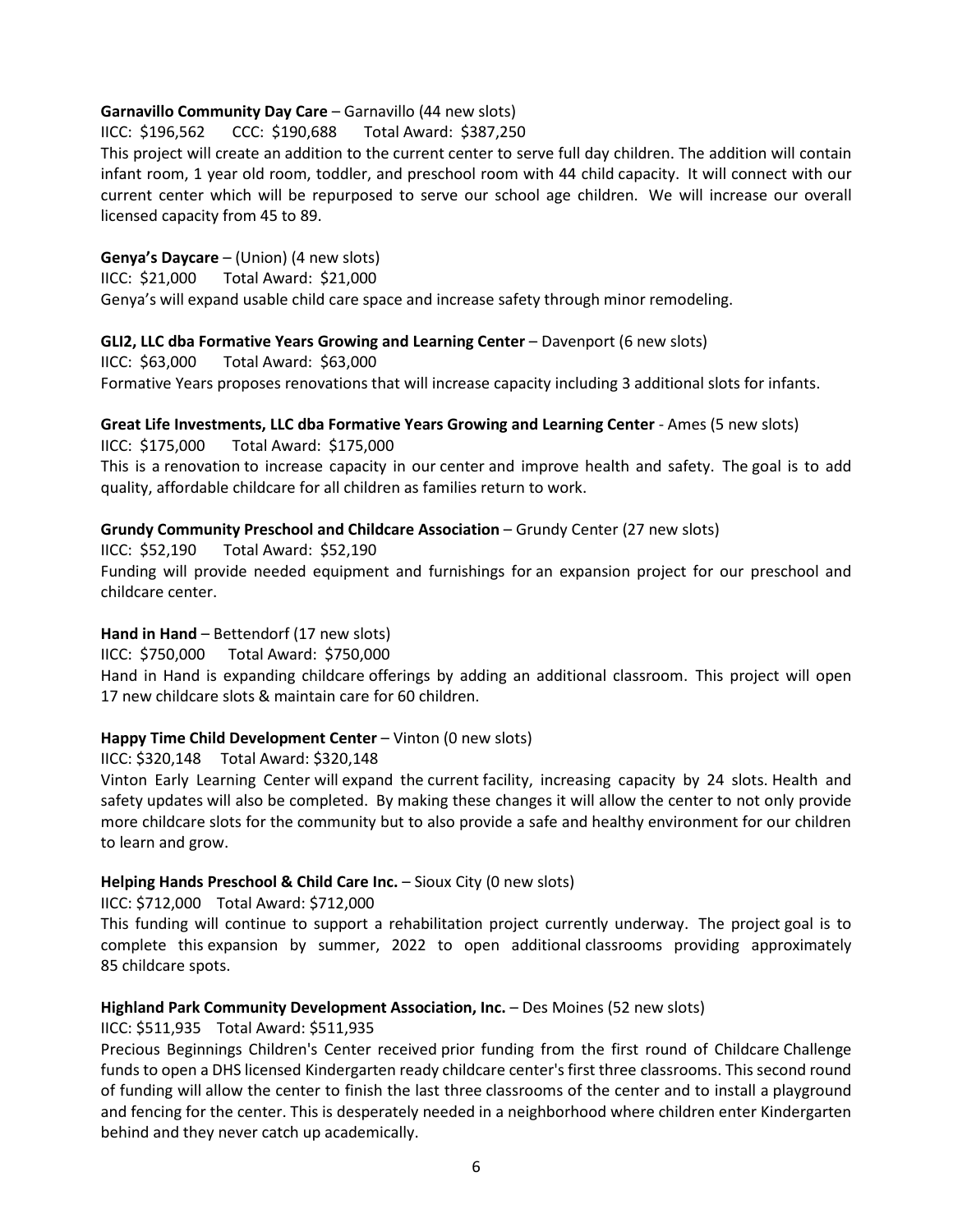### **Hirshback Motor Lines, Inc.** – Dubuque (75 new slots)

# IICC: \$630,000 Total Award: \$630,000

Hirshback will create a new early learning infant/child care center for their employees with 75 new child care slots in a former school building that adjoins to Hirshback Motor Lines Corporate Headquarters. The company is addressing its barriers of not being able to support current employees in securing child care, which results in employees missing work and is also addressing this barrier for employees wanting to start work. The company has partnered with a very successful child care program – The Crittenton Center which is acting as a consultant to the project, bringing the needed knowledge and experience of child care to the project. 

# **Hispanic Educational Resources, Inc.** – Des Moines (6 new slots)

IICC: \$228,181 Total Award: \$228,181

The main playground is deteriorating and sinking into the ground because of damage from the derecho. Funding will be utilized primarily to replace the entire area creating a safe play environment.

# **Holy Family Catholic Schools: Holy Ghost Early Childhood Center** – Dubuque (10 new slots)

IICC: \$699,000 CCC: \$51,000 Total Award: \$750,000

Holy Ghost Early Childhood Center building was built in the 1950's and needs renovations to ensure the health and safety of the children served. Given the high demand for accessible childcare, renovations to the building will also allow continuation of current expansion work while ensuring a safe, high quality, and welcoming home away from home for all the children served.

# **Holy Family Catholic Schools: Saint Joseph the Worker Early Childhood** – Dubuque (70 new slots)

IICC: \$750,000 CCC: \$100,000 Total Award: \$850,000

Saint Joseph the Worker Early Childhood Center, a Holy Family Catholic Schools campus, will make renovations needed to expand the number of children St Joe's is able to care for by up to seventy children.

### **Holy Family Catholic Schools: Our Lady of Guadalupe Early Childhood** – Dubuque (100 new slots)

### IICC: \$345,000 Total Award: \$345,000

Our Lady of Guadalupe Early Childhood, a Holy Family Catholic Schools campus will make renovations that will enable expansion of the number of children that can be served by starting a summer camp for school age children. The goal for this project is to expand the number of children Our Lady can care for by adding up to one hundred childcare slots during the summer months.

### **House of Mercy** – Des Moines (0 new slots)

IICC: \$21,838 Total Award: \$21,838

House of Mercy facilities will use funding to make needed updates and upgrades to best meet the needs of the children they serve.

### **Hull Bright Start, Inc – Hull (46 new slots)**

IICC: \$635,000 CCC: \$250,000 Total Award: \$885,000 

This is an expansion to a current center to open an additional 46 slots. The center currently has a waiting list of 67 children. A committee of community members are working together to fundraise and put in place sustainability plans. 

### **I Care Childcare** – Burlington (0 new slots)

IICC: \$173,300 Total Award: \$173,300

This center provides child care in an area of Burlington where the need for affordable care is very high. Funding will support needed work to improve health and safety for the children and staff at the center.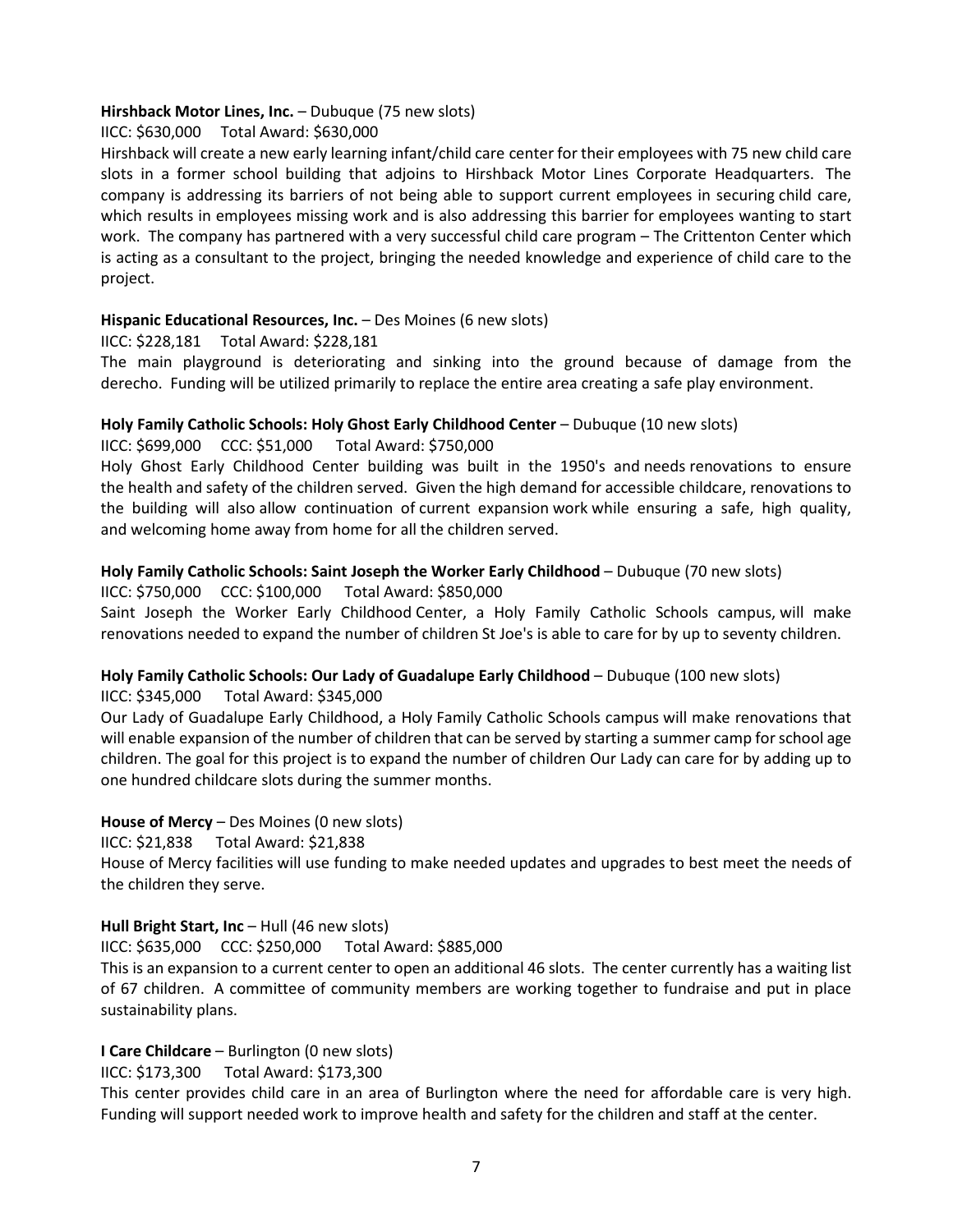# **Inertia Boy's & Girl's Center, Inc.** – Keokuk (8 new slots)

IICC: \$191,048 Total Award: \$191,048

Renovations and upgrades to existing facilities will add capacity to increase for 8-10 children.

# **Inspired Kids LLC** – Van Meter (173 new slots)

### IICC: \$750,000 CCC: \$141,423 Total Award: \$891,423

Project will offer quality early childhood education and care to children ages 6 weeks to 12 years. The proposed center will be licensed to care for 128 children between 6 weeks to 6 years and an after-school program for 45 kids (173 total). This facility will be the first commercial development in Van Meter of this size in decades and will drive future commercial and residential development.

# **Iowa Congolese Organization and Center for Healing** – Urbandale (0 new slots)

# IICC: \$160,000 Total Award: \$160,000

Iowa Congolese Organization and Center for Healing is currently in the very beginning stages of starting a childcare center for the refugee immigrant families and children. Funding will be used to make needed renovations and health and safety upgrades to a new space.

# **Jefferson County Kids, Inc.** – Fairfield (185 new slots)

# IICC: \$272,629 CCC: \$250,000 Total Award: \$522,629

Jefferson County Kids will construct a child care facility in Fairfield. The center will result in 185 new child care spaces for children ages 0 to 12. Construction will be complete in November 2022, with child care services starting in December 2022.

# **KA of Urbandale, LLC** – Urbandale (182 new slots)

IICC: \$718,900 CCC: \$250,000 Total Award: \$968,900

This project consists of a new 13,000 square foot facility designed to provide high-quality child care services for up to 182 children ages 6 weeks to 12 years. Industry research in the Urbandale and surrounding metropolitan area has shown a profound need for additional child care services.

### **Kids Korner, Inc. dba First Steps Early Learning Center** – Clarion (19 new slots)

### IICC: \$327,150 Total Award: \$327,150

In January 2022, Kids Korner will become First Steps Early Learning Center. The new program will include a more focused curriculum and new community partnerships, offering affordable, safe, high-quality care for working families in and around Clarion. In partnership with the City of Clarion and Wright County, in June 2022 the center will move to a new building that increasing the program's available childcare slots from 89 to 108. The city and county will pay renovation costs. Unique partnerships will provide financial and staffing support to ensure First Steps Early Learning Center succeeds in its goal to serve more working families in Wright County and build their children's foundational skills and development, setting them up for future success and increasing productivity for working parents. This application requests funding for supplies, technology, a security system, classroom furnishings, and a new playground to complete the transformation.

### **KuemperCares** – Carroll (39 new slots)

# IICC: \$80,000 Total Award: \$80,000

KuemperCares is expanding our childcare services by adding additional child care slots and making health and safety updates to the current facility. An additional 15 childcare slots will be added to summer program and implementation of a 3-year-old preschool program will begin in the fall of 2022. The additional child care slots and new preschool program will help the community's child care and early education void.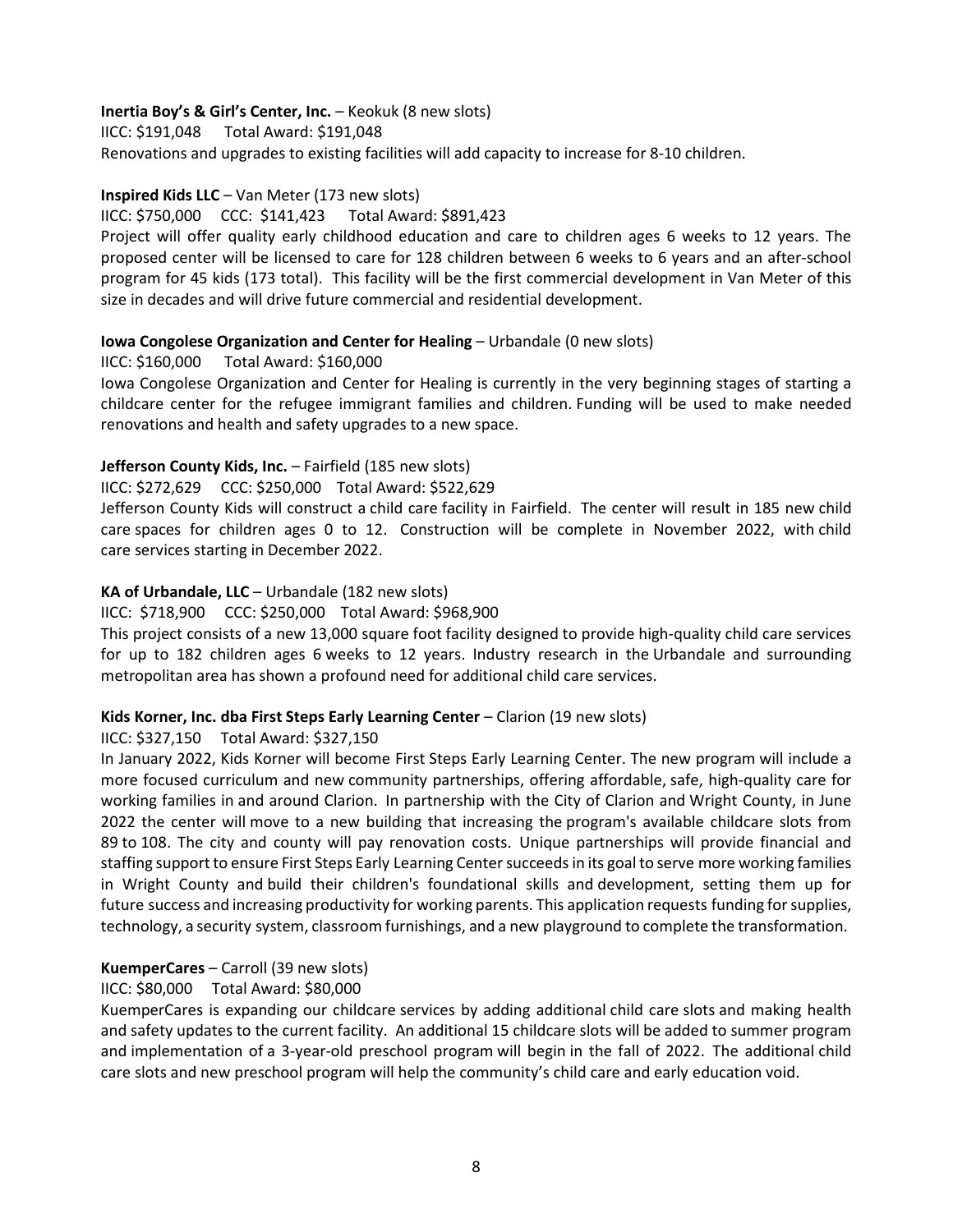### **Lake City Daycare Inc.** – Lake City (20 new slots)

IICC: \$306,550 Total Award: \$306,550

The Kid's Spot project goal is to complete an expansion to the existing childcare facility located in Lake City, IA. The expansion will provide more space to accommodate additional slots for preschool & school-aged children. The project will create 20-30 childcare slots that are needed within our community and will positively affect Sac, Calhoun & Greene counties.

### **Lakes Early Learning Center, LLC** – Polk City (148 new slots)

#### IICC: \$497,100 CCC: \$250,000 Total Award: \$747,100

Lakes ELC is a new child care center in Polk City, IA that will serve approximately 148 children ages 6 weeks through elementary and help meet a significant need in the community. The building is a new construction 8,844 sq ft building, and it has been designed specifically for child care with 7 developmentally appropriate classrooms. Construction began at the beginning of November 2021 and is expected to be completed in July 2022 with an anticipated opening date of August 2022. Funding will help addressing the costs that have increased substantially because of the pandemic and inflation and created challenges related to funding/financing.

# **Learn & Play Preschool & Daycare LLC** – Cedar Falls (50 new slots)

IICC: \$350,000 CCC: \$250,000 Total Award: \$600,000

This project includes building purchase and addition to take more children and to meet health safety/handicap accessibility needs.

# **Li'l Bloomin' Orkids** – Council Bluffs (4 new slots)

CCC: \$25,755 Total Award: \$25,755

Funding will support the project goal of improving quality, health and safety of all children and employees at the childcare, while providing an additional 4 child care slots.

### **Lil' Hands Big Dreams Child Development and Preschool LLC** – Indianola (65 new slots)

IICC: \$240,600 Total Award: \$240,600

Lil' Hands Big Dreams Child Development and Preschool in Norwalk has identified Indianola as a great opportunity for expansion. After speaking to residents, business owners, and educators that expressed the need for affordable quality childcare in the Indianola community they plan to open a childcare program in Indianola that will be licensed for approximately 65 students and employ twenty to twenty-five full and part time early childhood professionals.

### **Lil Wildcat Education Center, Inc.** – Glidden (35 new slots)

IICC: \$39,062 CCC: \$211,669 Total Award: \$250,731

The Lil Wildcat Education Center (LWEC) grant will support the finalized construction of a new 5,327 square foot facility in Glidden to reduce barriers for the area's workforce to access quality childcare. Specifically, the \$1.75 million project will double the capacity for childcare services in Glidden by having an infrastructure to serve up to 71 children. Gap filling childcare and early educational programming will be provided for infants (6 weeks old) and other children up to age 12. Additional capital is needed to offset an increase of nearly \$350,000 in project costs from the center's original February 2021 construction estimates.

### **LilyPad Learning Center, LLC** – Huxley (75 new slots)

### IICC: \$138,822 Total Award: \$138,822

LilyPad Learning Center purchased a 12,000 sq foot warehouse and are in the process of renovating the space to provide care for school age children. Funding will help pay to remedy code issues that must be addressed to open.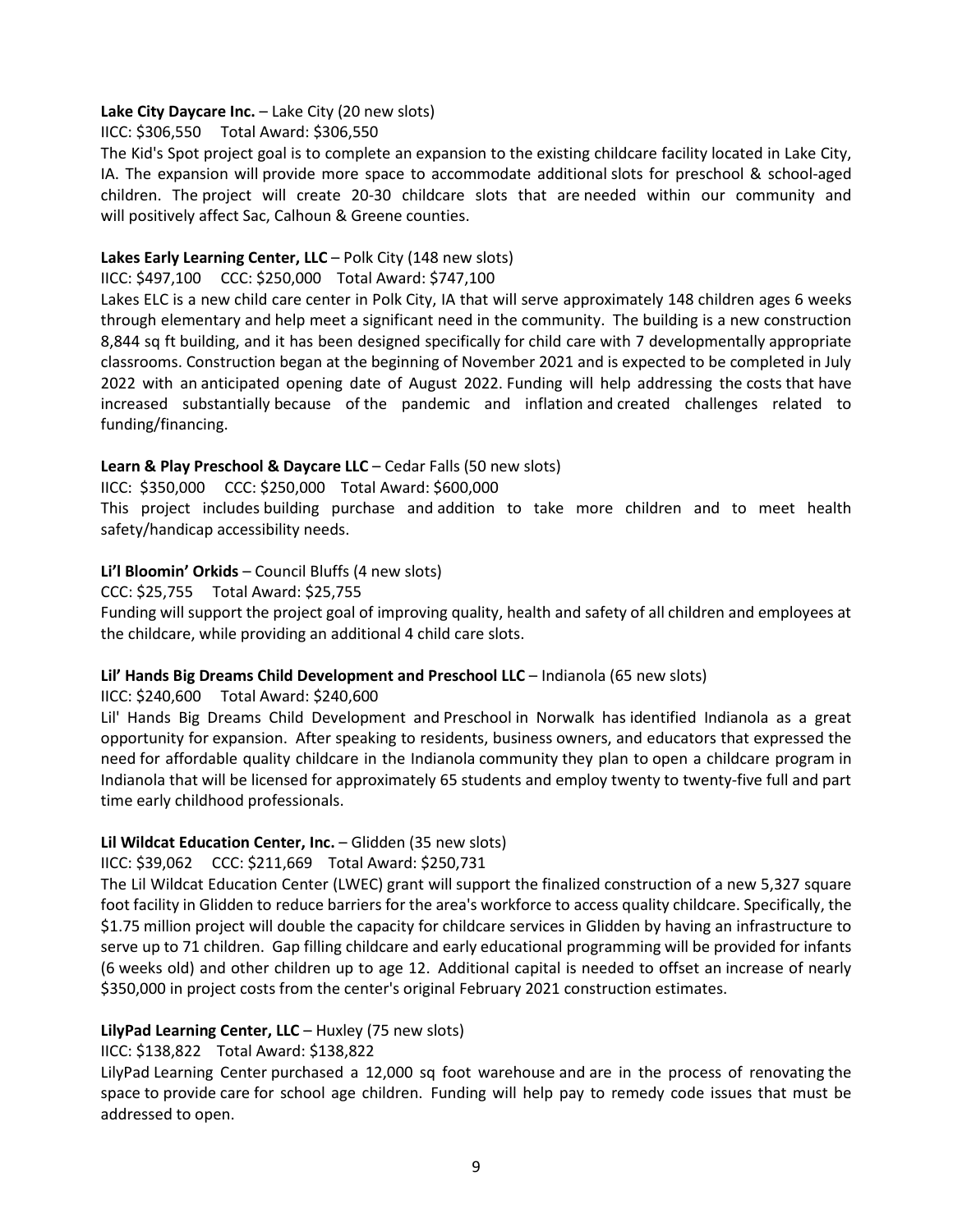# **Lionheart Early Learning Center Inc.** – Iowa City (31 new slots)

IICC: \$506,100 Total Award: \$506,100

Lionheart Early Learning Center will create new playgrounds and remodel existing classooms, partnering with Iowa City Schools to provide SWVPP to 20 children. Safety updates will meet fire code, ADA, and DHS health and safety codes.

# **Little Charger Early Learning Center** – Guthrie Center (22 new slots)

### IICC: \$324,000 CCC: \$125,850 Total Award: \$449,850

Little Charger Early Learning Center is the only licensed childcare provider in Guthrie Center and is currently licensed for 30 children within our building and 15 children at the school for before and after school care. With a population of just under 1,500, Guthrie Center has approximately 250 children enrolled in its elementary school and an estimated 100 kids aged 0-4. After surveying our community, we found that only 39% of respondents take their children to a childcare setting within Guthrie Center, the average travel for childcare outside Guthrie Center is 9.6 miles, and that 30 families are currently looking for childcare. Funding will support work on a new building on an adjacent property, increasing our capacity from 45 to 77 and allowing them to have before/after school program within their own building. The main goal of the project is to create a community asset that will help our local employers be able to attract and retain employees (including adding 10-12 new jobs at the center) to create a stable workforce, drive community growth, and reverse a two-year trend of significant enrollment decline in our school district.

# **Little Creations Academy, Inc.** – Iowa City (29 new slots)

# IICC: \$77,465 Total Award: \$77,465

Little Creations Academy has a growing number of families on the center's waitlist, and funding will help make needed accommodations so these families can access the center's services. 100% of our families qualify for federal assistance and wish to be employed in the workforce.

# **Little Ducklings Daycare Center LLC** – Ainsworth (28 new slots)

IICC: \$33,023 Total Award: \$33,023

The grant will assist in providing needed equipment for this center in Ainsworth to care for 49 children.

# **Little Feet Learning Center** – Rockwell City (10 new slots)

IICC: \$45,000 Total Award: \$45,000

Funding will provide much needed lighting at the center to increase capacity and ensure the best possible learning environment.

# **Little Hawks Childcare Center** – Manilla (0 new slots)

IICC: \$34,986 Total Award: \$34,986

The reconstruction and equipment for this center will have been paid for through donations, fundraisers, and grants. This funding request of \$34,986.12 will cover the expenses that increased above the original bid on the project.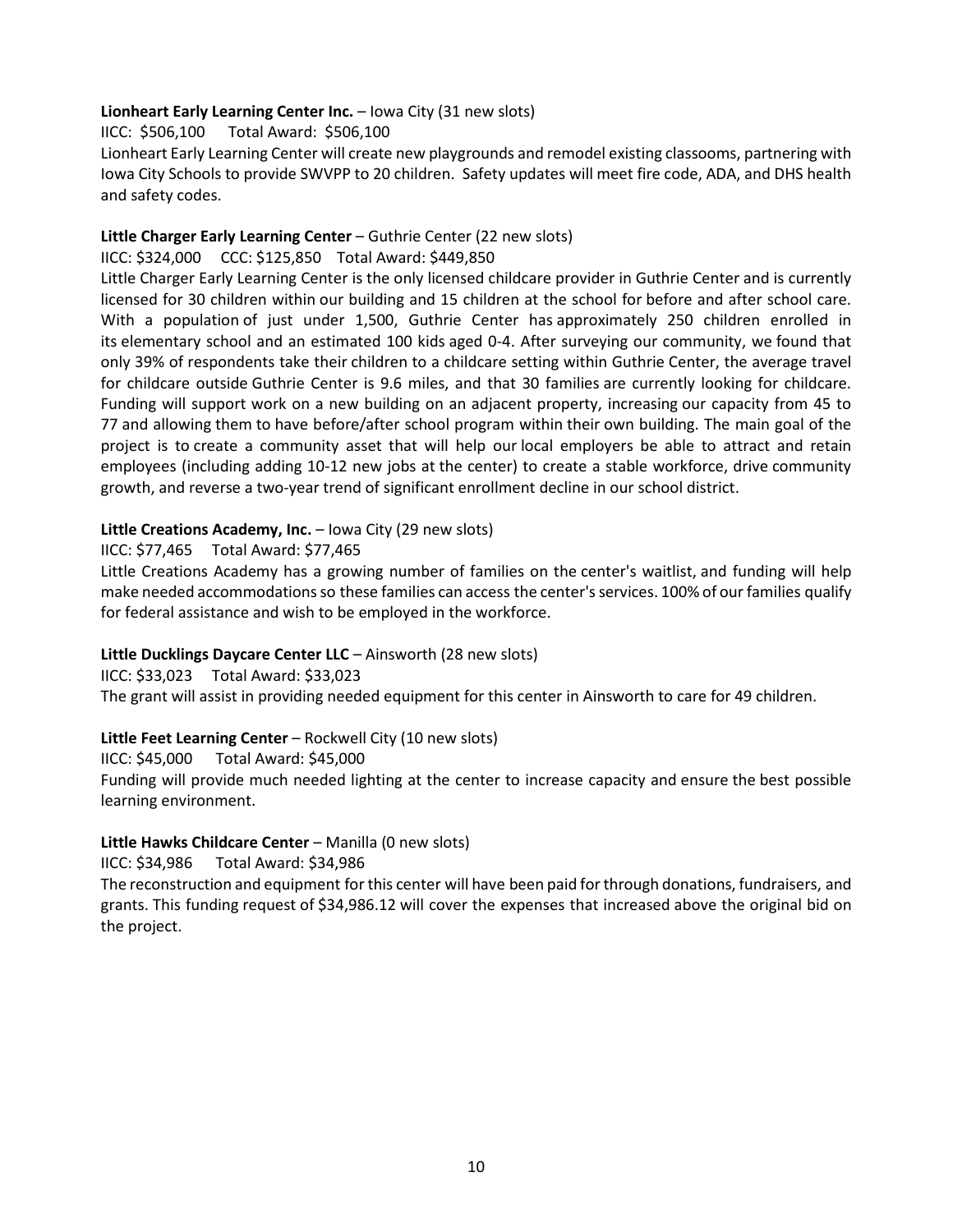### **Little Knights Learning Center** – Dysart (0 new slots)

# IICC: \$389,830 CCC: \$250,000 Total Award: \$639,830

Little Knights Learning Center in Dysart was forced to quickly build a new standalone child care center during the pandemic. This project is a partnership with the Union Community School District and broke ground in December 2020 near the elementary school to build a new center that would house 85 children, 16 more than we were licensed for in our previous building. They knew there was risk building at an uncertain time but the desperate need for child care outweighed the concerns. LKLC successfully completed the building in July 2021, but due to supply chain shortages and inflation the project had large cost overruns. Additionally, COVID-19 and an uncertain economy has hindered our ability to raise the capital funds necessary to pay building loans and build the outdoor playground.

# **Little Mustangs Learning Center** – Armstrong (10 new slots)

### IICC: \$43,047 Total Award: \$43,047

Funds will aid towards the completion of remodeling the new location to be Little Mustangs Learning Center. The new location is one block away from the public school, the library, city park and pool. The project will allow an increased enrollment of 19 additional childcare positions

# **Little Panther Daycare** – Panora (15 new slots)

### CCC: \$230,610 Total Award: \$230,610

Little Panther Daycare is building a 1,440 square feet addition to our current facility. It will increase our overall capacity by 15 children. This will assist in getting additional families into our daycare and off the waiting list.

# **Little Scholars Learning Center, LLC** – Marshalltown (0 new slots)

### IICC: \$114,476 Total Award: \$114,476

Little Scholars Mid-Town Location will bring 100 new childcare spaces to Marshalltown, which has been identified as a childcare desert. This location will provide care for 6 weeks to 12 years of age with an emphasis on nontraditional preschool and school age care. With this expansion the center will grow current programs that are successful such as our dual language preschool, and the community resource center. This center will also Implement new programs to include "Babysitter Club" training, "Home Alone" classes to promote safety and responsibilities for children old enough to stay home alone and Parent University classes to guide parents in developmental milestones, conscious disciple and connecting them with local community agencies for resources.

### **Little Sprouts Daycare, LLC** – Algona (32 new slots)

# CCC: \$126,350 Total Award: \$126,350

Since being awarded Challenge and IICC grant funding at the beginning of this year, we have completed upper-level renovations, installed a sprinkler and alarm system throughout the building, created an outdoor classroom, and opened to care for children. Currently approved to care for up to 43 children, plans for the lower level include at least two more classrooms and some sick care rooms, this would be only the second sick care center in the region and increase capacity to serve 32 more child care slots.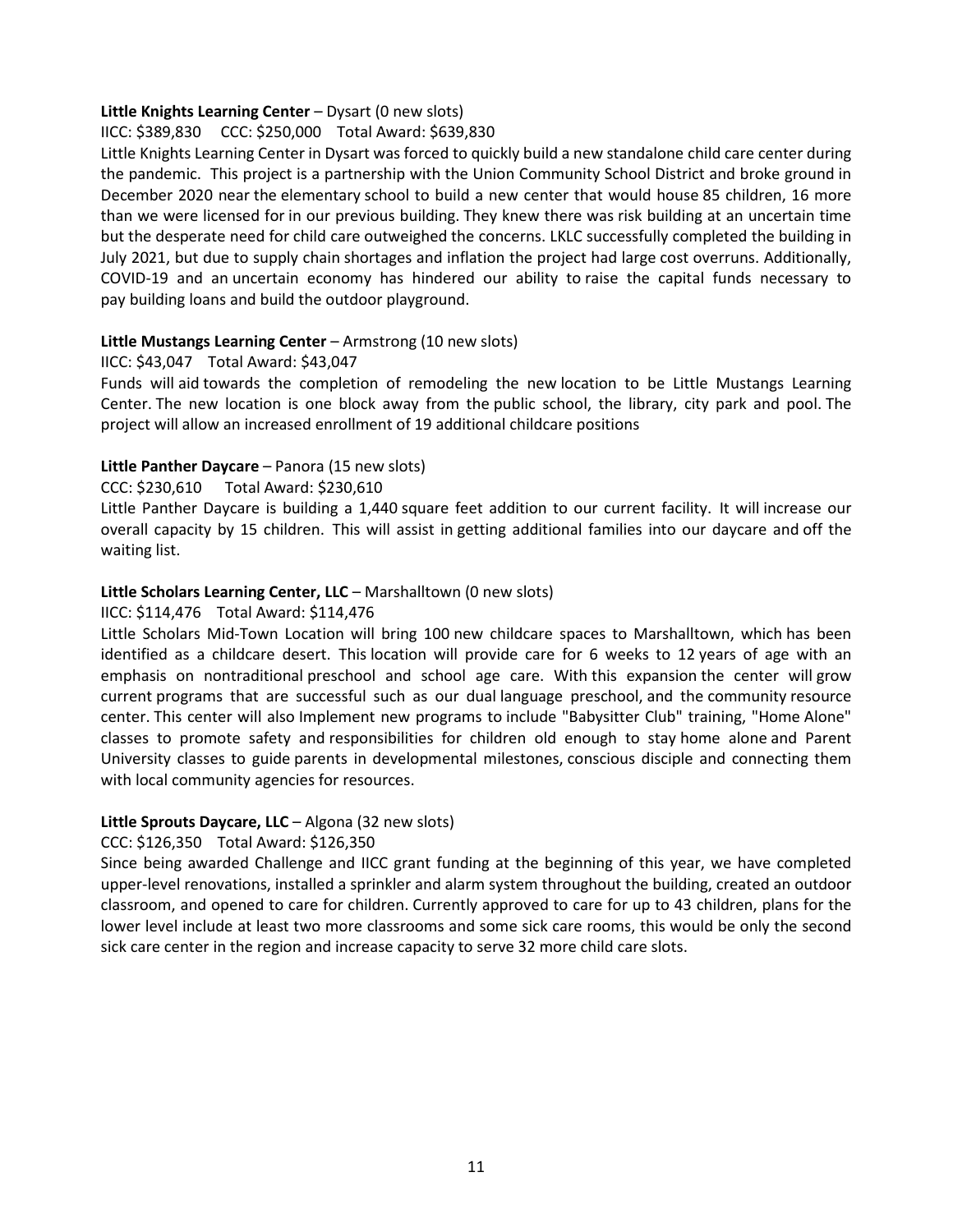# **Little Stars Child Care Center/Islamic Foundation of Iowa** – Waterloo (72 new slots)

# IICC: \$231,845 Total Award: \$231,845

The Little Stars Child Care Center is a Non-Profit brand-new facility designed specifically for child care in Waterloo serving the Black Hawk County and surrounding areas. This facility is strategically placed around large pool of employers of all levels with a capacity of 72 children (with an enrollment of about 144 children) and 30 full/part-time staff members. Being a non-profit organization, this building was designed and erected using many volunteers from the Cedar Valley and Donations across the nation and other non-profit partners assistance. Funding will provide some final critical items necessary to open the facility regarding health/safety, environment, equipment, and classrooms.

# **Little Tigers on Main, LLC** – Gilbert (19 new slots)

CCC: \$132,538 Total Award: \$132,538

The new construction will be the new home of the existing Little Tigers Clubhouse in Gilbert, Iowa, creating 19 new spots and making safety and regulation enhancements.

# **Live, Laugh, Love, Child Care Center** – Muscatine (20 new slots)

# IICC: \$66,603 Total Award: \$66,603

This funding will provide necessary enhancements and increase capacity. The outcome would be a school age building that would accommodate 40 children.

# **Maroon & White Inc.** – Grundy Center (26 new slots)

# CCC: \$248,723 Total Award: \$248,723

The project is part of an overall \$4 M historic rehabilitation and expansion of the former Grundy Center High School, as the Grundy Center Kids Campus. The rehab/expansion will result in completely modernized/expanded facilities for the existing preschool and before/after school program, which are operated by Grundy Community Preschool & Child Care and the YMCA, respectively.

# **MATURA Action Corporation** – Creston (88 new slots)

### IICC: \$250,000 Total Award: \$250,000

The Greater Connections Childhood Development Center (GCCDC) will be a 14,000-SF childcare facility to serve the entire county of 12,500 people. This facility will replace the aging and undersized childcare facility with a new structure located in northwest Creston. The new facility will house 13 classrooms for infancy and up, which will also facilitate the establishment of Early Head Start in the county. The grant will assist with the furniture, fixtures, and equipment elements of the project, as the building itself is already funded and under construction. Anticipated outcomes include the provision of quality education of 178 children at one time in a safe and comfortable environment in a location suitable to client families so that children are ready for school.

# **McNeil Inc dba ChildCare Discovery Center** – Fort Dodge (0 new slots)

### IICC: \$272,343 CCC: \$27,657 Total Award: \$300,000

Finishing the build out of a 16,300 SF childcare center. The completion will be February 1, 2022. The original cost of this project was 2.2 million. That cost has gone up to 3.2 million because of the increase in cost and the supply chain. This increase costs results in not being able to open all classrooms. The goal for the grant is to fund the cost of the items that are still needed to open all the classrooms and fill all the available childcare slots. There are currently have over 100 children on the waiting list. Opening these 84 slots on opening day will assure these parents will be able to enter the work force. The additional items we are requesting are items the center could not afford because of the immense increase in cost over the last year.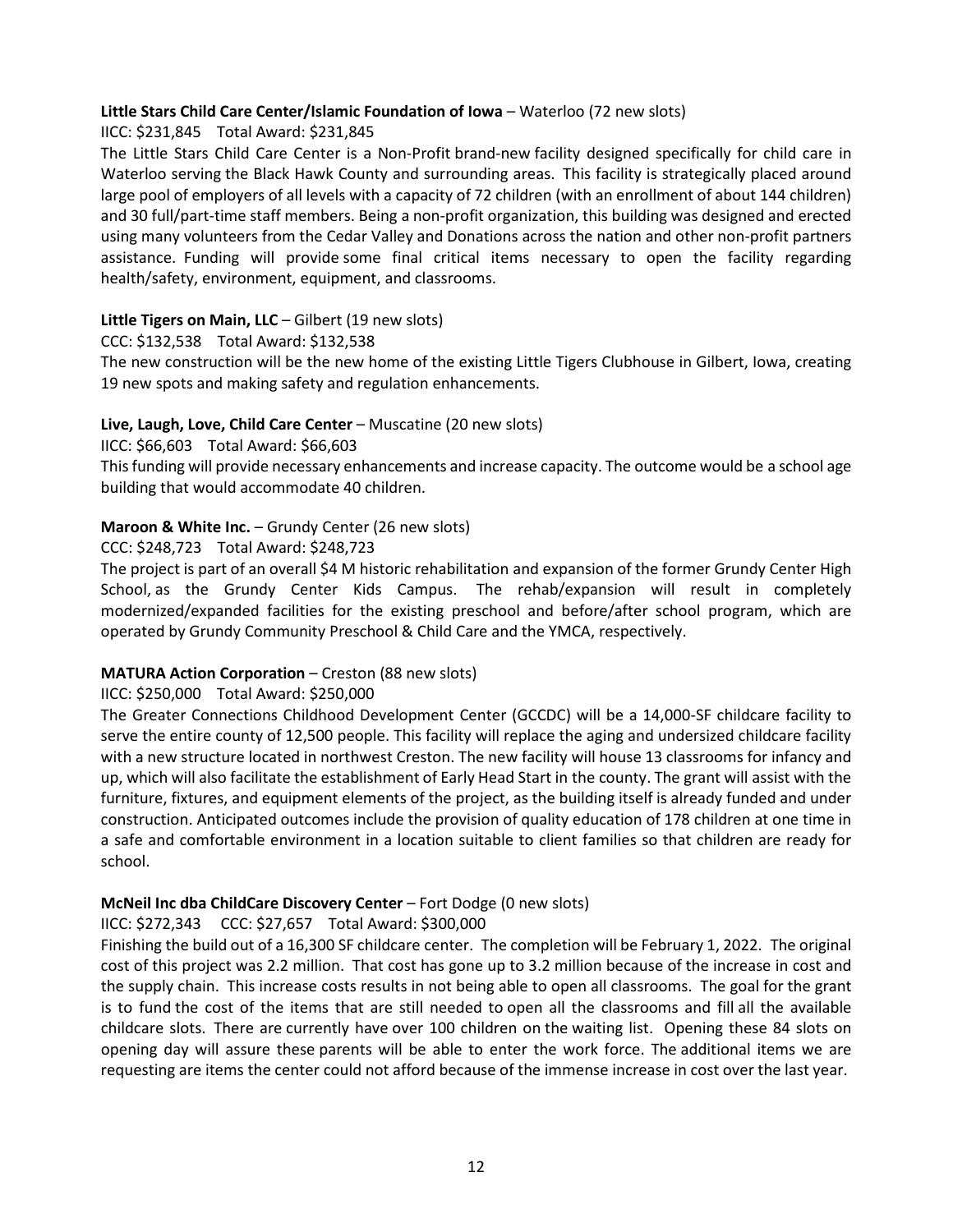#### **MICAH House** – Council Bluffs (70 new slots)

### IICC: \$391,800 CCC: \$250,000 Total Award: \$641,800

MICAH House (MH) will begin construction in 2022 to create a quality, affordable childcare center for shelter residents and area families through a 12,000 square-foot on-site facility. The project will serve up to 70 children in a trauma-sensitive and service-rich environment. Most children served would be those staying at or transitioning from Family Shelter. To provide stability to the proforma and programming, it is anticipated that about 1/3 of the slots will be open to the community. Because of area programs' lack of capacity or financial restrictions, children at MH end up on waitlists. Services will give children and families a running start to address the magnitude of problems their child may face. The goal for serving these children is to eliminate barriers to access and immediately start wrap-around services. The center will not likely be permanent for many children but a steppingstone to a more stable and long-term child care arrangement. We will work to transition children to permanent care settings that meet the family's longer-term housing and employment goals.

#### **New Horizons Academy DBA AlRazi Academy – Clive (50 new slots)**

IICC: \$390,466 Total Award: \$390,466

New Horizons will be able to make needed health and safety updates and increase capacity with this funding.

### **Noble Initiative Foundation** – Griswold (140 new slots)

IICC: \$236,725 CCC: \$250,000 Total Award: \$486,725

The mission of the Noble Initiative Foundation is to impact families in Griswold and the surrounding communities by providing a quality child care center, support for a strong school system, an increase in local workforce, and affordable housing. The first step in this mission is to build a child development center that will provide year-round childcare, including full-time, part-time, drop-in and before/afterschool care. The center will be located south of the Griswold School and will be designed to accommodate four childcare rooms for children ranging from 6 weeks old to 4 years old, including a separate area for before and after school care.

### **Panorama Daycare Center** – Panora (80 new slots)

### IICC: \$335,000 CCC: \$115,000 Total Award: \$450,000

This project partnership will form to create Panorama Daycare Center LCC. Purchase and renovation of an existing building into a licensed childcare center. When at max capacity, will add 80 additional daycare openings in Panora, IA. A tiered opening approach as construction allows would open by the summer of 2022 and grow to max capacity by the end of the year.

### **Pekin Community School District** – Packwood (36 new slots)

IICC: \$41,808 Total Award: \$41,808

Due to the increasing demand for the limited number of slots available in the current facility, this project proposes to construct a new 50'x40' facility that will meet flexible needs. Currently 1 of 3 child care centers within a 50-mile radius, the goal is to better serve the growing child care needs of the rural communities served, which include families from 4 different counties, and keep them as local as possible. Due to the number of children on the waiting list, the anticipated outcome is to serve 100% of the community's child care needs by having enough spaces available to eliminate the need for a waiting list.

### **Redeemer Lutheran Church – Ventura (22 new slots)**

### IICC: \$165,564 Total Award: \$165,564

The funding will provide new, repurposed infant and toddler rooms as well as health and safety upgrades for 22 children.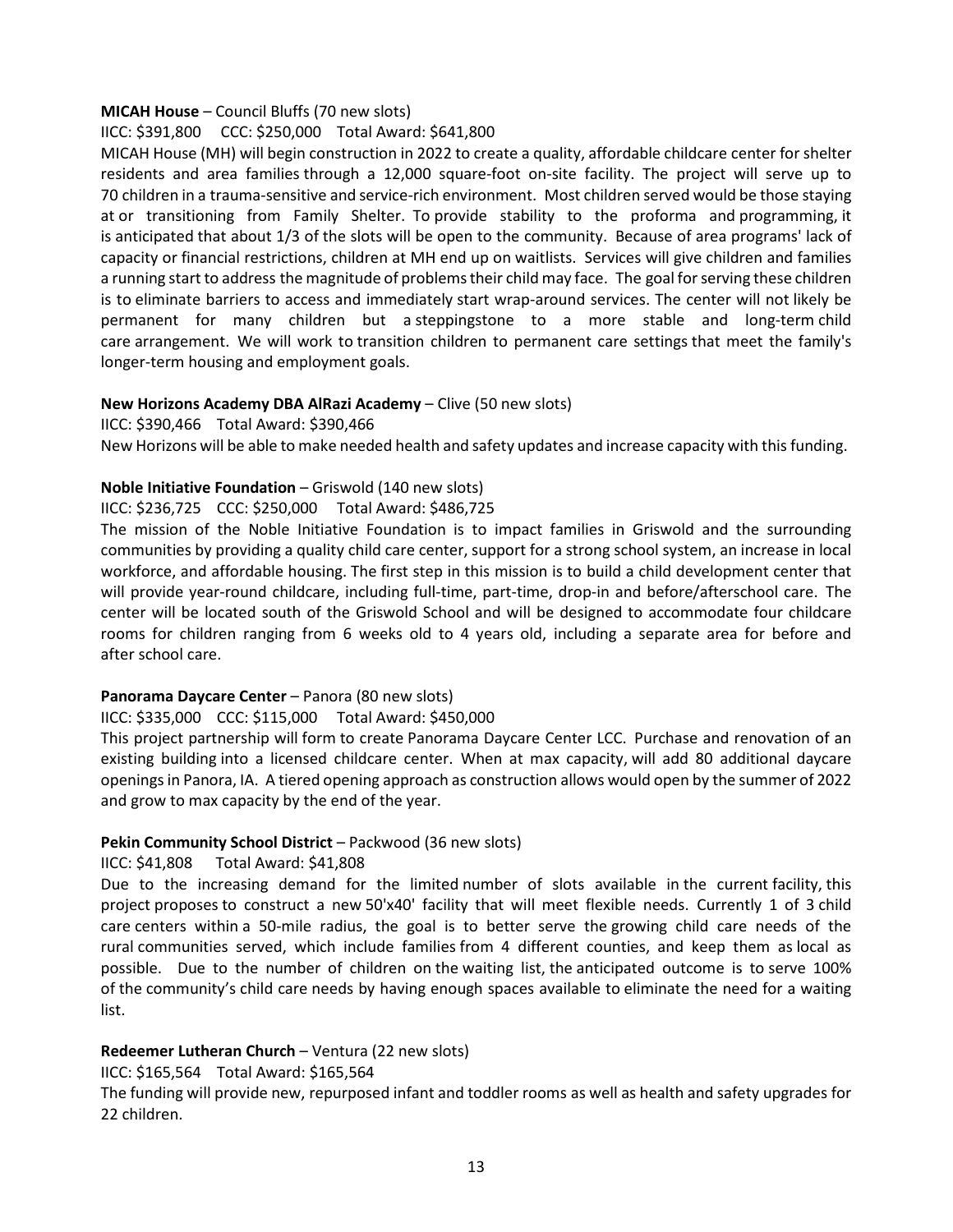### **Romper Room Child Care Center** – Dubuque (0 new slots)

### IICC: \$380,191 CCC: \$72,400 Total Award: \$452,591

This grant is additional funding to complete the original goal of opening a second child care site. This request is due to an increased inflation cost of materials and labor. The goal is to open in April 2022, with approximately 108 additional enrollments. This will meet the needs of childcare in the Dubuque area.

### **Simmering-Cory Inc.** – Belmond (155 new slots)

### IICC: \$126,945 CCC: \$250,000 Total Award: \$376,945

This project will fund the renovation of the Ramsay Building, formerly an elementary school, to house a new daycare center, Colts Corner Daycare, in the City of Belmond. The need for childcare is critical in Belmond, with an estimated shortage of 423 childcare spaces within the Belmond-Klemme Community School District, and only enough licensed childcare slots to serve 19% of the children ages 0-11 in Belmond. In addition, several daycares have closed in the last year making the shortage even greater. The construction contract has been awarded and construction will begin in January 2022 with Colts Corner opening its doors in August 2022, creating 155 childcare slots and 24 to 32 new full and part-time jobs in the community.

# **Singing Cedars School, LLC** – Fairfield (45 new slots)

# IICC: \$164,700 CCC: \$250,000 Total Award: \$414,700

Singing Cedars School, a licensed childcare provider in southeast Iowa, will use funding to support goals set by their Board of Directors to meet the high demand for early childhood care and education. The Board's spring 2022 strategic plan features the Childcare Stability Expansion Project, a keystone capital investment project that prioritizes the purchase of our current campus, rehabilitation of an existing building, and construction and furnishing of two school buildings to be used as additional class, staff, and administration spaces. When fully realized, CSEP has the potential to add up to 45 new enrollment spaces in an identified childcare desert; as well as create employment opportunities for 4 full time positions and 4 part-time positions over the next several years.

# **Southeast Iowa Regional Medical Center (Kid Zone)** – West Burlington (50 new slots)

# IICC: \$551,557 CCC: \$250,000 Total Award: \$801,557

Funding will support expansion of a current location in Des Moines County to serve an additional 50 children. The site will serve the healthcare communities as well as first responders. Construction will begin May of 2022 and will be completed October 2022.

# **St. Olaf Lutheran Church** – Fort Dodge (48 new slots)

### IICC: \$687,000 Total Award: \$687,000

St. Olaf Lutheran Church will start up a child care center in the church building. With minor renovations, this center be able to open for 68 children by late spring of 2022. Once operational, they plan to do a few more renovations to allow for another 30 children. The goal is to help with the child care shortage, in an economically challenged neighborhood in Fort Dodge and provide a much-needed service to working adults.

### **St. Timothy Preschool & Childcare** – Hudson (30 new slots)

# IICC: \$335,814 Total Award: \$335,814

This project will include needed enhancement and will also provide funding to work with an architect to develop a viable plan to expand the building so that the center would be licensed to serve no less than 125 children who are 6 weeks to 11 years of age.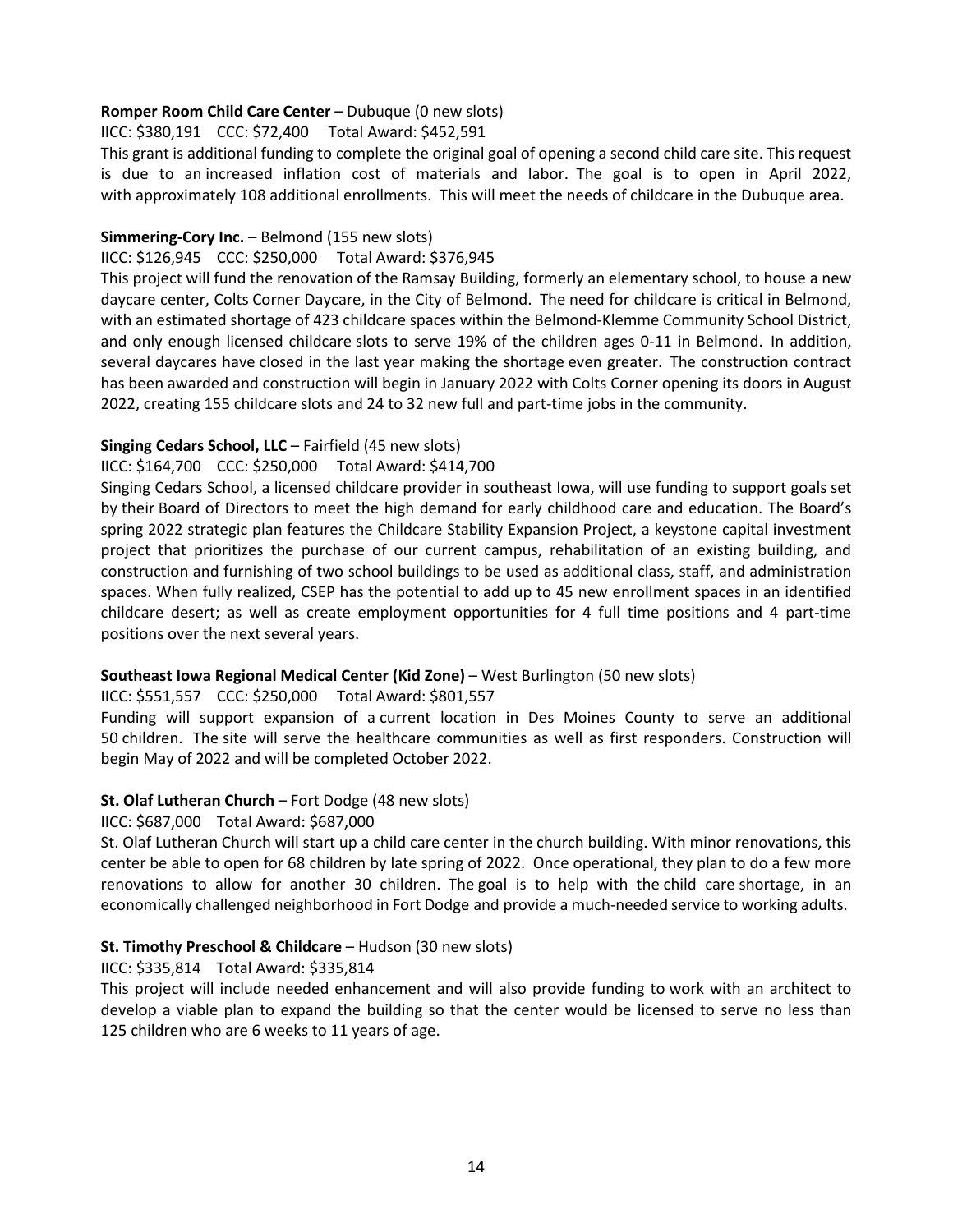### **Sunflower Child Care Center Inc.** – Decorah (120 new slots)

# IICC: \$741,700 CCC: \$188,300 Total Award: \$930,000

The primary goal of this project is to construct and equip a new child care facility in Decorah, the largest community and employment hub for a 7-county area of Northeast Iowa, to address a severe child care shortage that is impacting families, businesses, workforce, and the communities, by providing childcare for 215 children ages 6 months-12 years. The second goal is to construct and equip our new child care facility in a manner that allows us to implement an innovative, economically, and environmentally sustainable, childcare business model that diversifies our income and minimizes expenses so we can pay livable wages and benefits to our employees and be sustainable into the foreseeable future.

# **The Arc of East Central Iowa** – Cedar Rapids (33 new slots)

# CCC: \$45,493 Total Award: \$45,493

The Arc of East Central Iowa (The Arc) requested funding to adapt programming space and restrooms for greater accessibility and allow for The Arc to increase the number of participants served in our special needs' childcare program serving children aged 0-21 with an intellectual, developmental and/or mental health disability. We will repurpose 1,153 square feet of underused space to serve more children each day.

# **The Arc of SE Iowa** – Iowa City (40 new slots)

# IICC: \$24,530 CCC: \$250,000 Total Award: \$274,530

The Arc of Southeast Iowa established the Bill Reagan Children's Center to provide inclusive care and early childhood education to children with special needs along with neurotypical peers. The need for services in this area is in high demand and the project expand the center to serve more children. This proposal includes an addition to the building and modifying the space to allow additional slots.

### **The Right Place Child Care, LLC** – Jesup (76 new slots)

### CCC: \$250,000 Total Award: \$250,000

The Right Place Child Care was established to develop additional child care to fill the need identified by two community surveys illustrating the gap in child care availability. The goal of the group is to create a center that provides services for children 0-3 and partners with the existing child care within the public school. Partnerships between the city of Jesup, Jesup Community Schools and The Right Place Childcare LLC would work to fill the childcare gaps that exist in this childcare desert.

### **The Stanton Child Resource Center** – Stanton (0 new slots)

### IICC: \$274,388 CCC: \$214,779 Total Award: \$489,167

This project will expand all current classrooms, add a sick room and enhanced security.

### **Tiffanie Money DBA Pipsy's Wee Care and Preschool LLC** – Indianola (49 new slots)

IICC: \$117,676 Total Award: \$117,676

This project is a new 3500 square foot childcare facility in Indianola, Iowa for children ages 6 weeks to 5 years old to be open 6 a.m. to 6 p.m. Monday through Friday. This will provide childcare as well as a preschool program for children in one facility.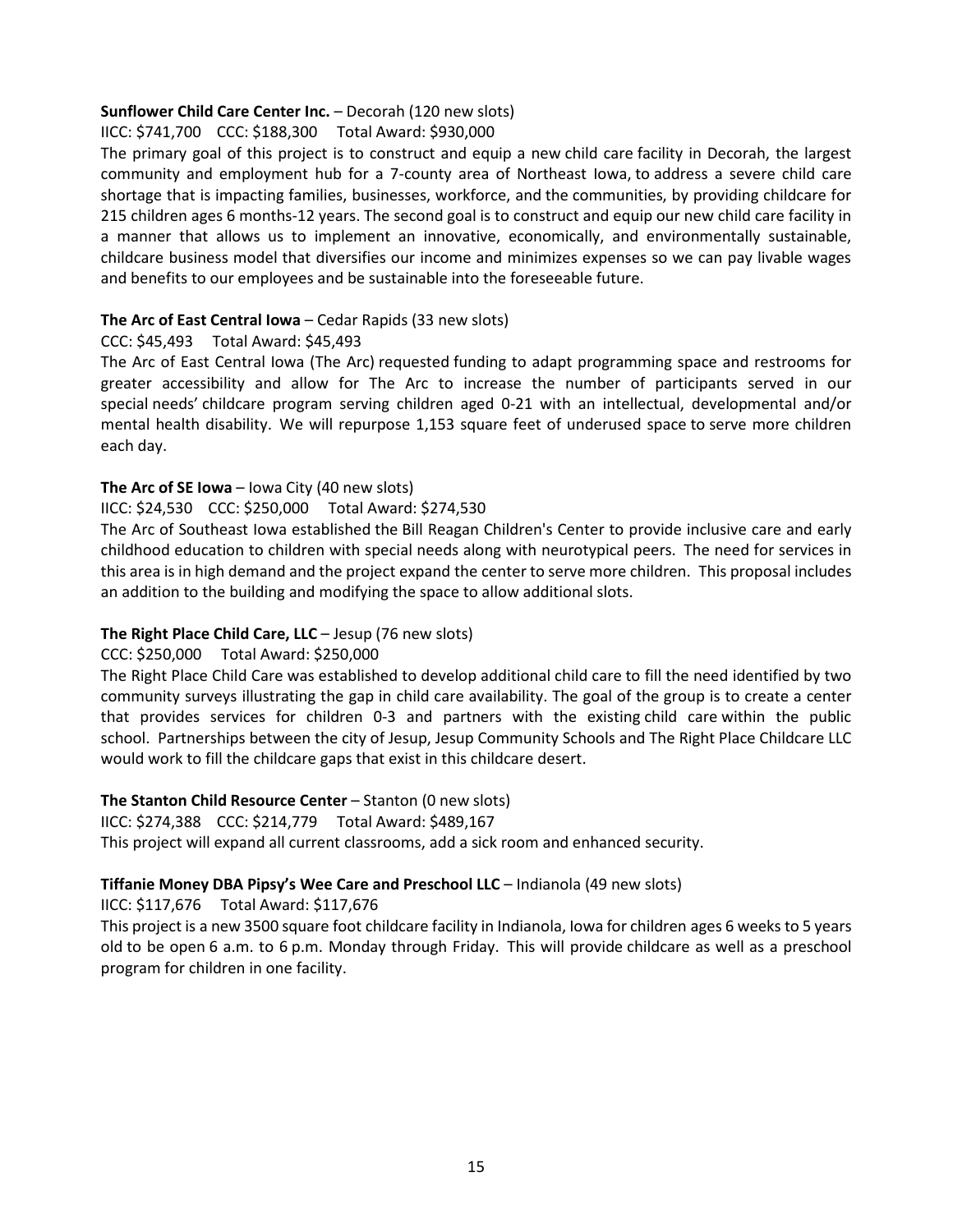### **TLC The Learning Center** – Charles City (0 new slots)

# IICC: \$605,000 CCC: \$145,000 Total Award: \$750,000

This funding will support the need for increased funding due to supply chain issues and increases in labor costs. The initial cost of The GRAND Plan project was \$1.3 million. The cost of the GRAND Plan is now \$1.8 million. This difference in project costs is material availability and cost increase; labor price increase due to demand and a 6% inflation cost increase comparing this year to last year. The project completion is anticipated for the end of May with move in June 2022. This request is to fill the project "GAP" and to make a difference to the statistical 10.1 and above number of children per open child care slots available in Floyd County.

# **UnityPoint Health – St. Luke's** – Sioux City (56 new slots)

#### IICC: \$743,750 CCC: \$250,000 Total Award: \$993,750

UnityPoint Health - St. Luke's will retrofit and furnish current office space into a childcare facility for employees during the first quarter of 2022, with opening planned for the second quarter of 2022. An outdoor area will also be renovated to create a play area for the children.

### **Warydi International Daycare** – Des Moines (25 new slots)

# IICC: \$240,000 Total Award: \$240,000

This program is targeting minority, immigrant, underachieving and underprivileged children in the area. The center will provide before and after schools programming as well as overnight, weekend and holiday care allowing parents to take jobs without worrying about child care. The program is addressing many barriers faced by immigrant families including language barriers and misunderstanding and misinformation regarding culture. Another aspect is partnering with numerous businesses and community-based organizations to provide lessons on basic skills, English, fitness and more.

### **Wayland Area Childcare Organization** – Wayland (49 new spots)

### IICC: \$391,500 CCC: \$113,950 Total Award: \$505,450

This project is a new nonprofit childcare facility in an existing building in central Wayland, Iowa which will add 49 new childcare slots in the community. Care will be provided for infants through early childhood. The need for care has been established in the area with previous surveys and a waiting list has already been established for childcare and job opportunities. This will help with the childcare shortage locally as well as bring more jobs to the area and help local businesses retain staff that would be lost due to a loss of childcare options.

### **Wildcat After and Before Care** – Carlisle (90 new spots)

### IICC: \$749,952 CCC: \$182,806 Total Award: \$932,758

The project includes both building an addition and retrofitting portions of the existing building to serve 90 additional children (for a total of 180).

# **Williamsburg Community Child Care Center** – Williamsburg (88 new slots)

### IICC: \$316,819 CCC: \$90,069 Total Award: \$406,888

Williamsburg Community Child Care (W4C's) is expanding its existing child care operation by opening a second site, located just off I-80. The new site will be a fully renovated, 8,969 sq. ft. facility located at Outlets Williamsburg. The expansion provides an additional 88 child care slots; bringing the total number of children served to 250.